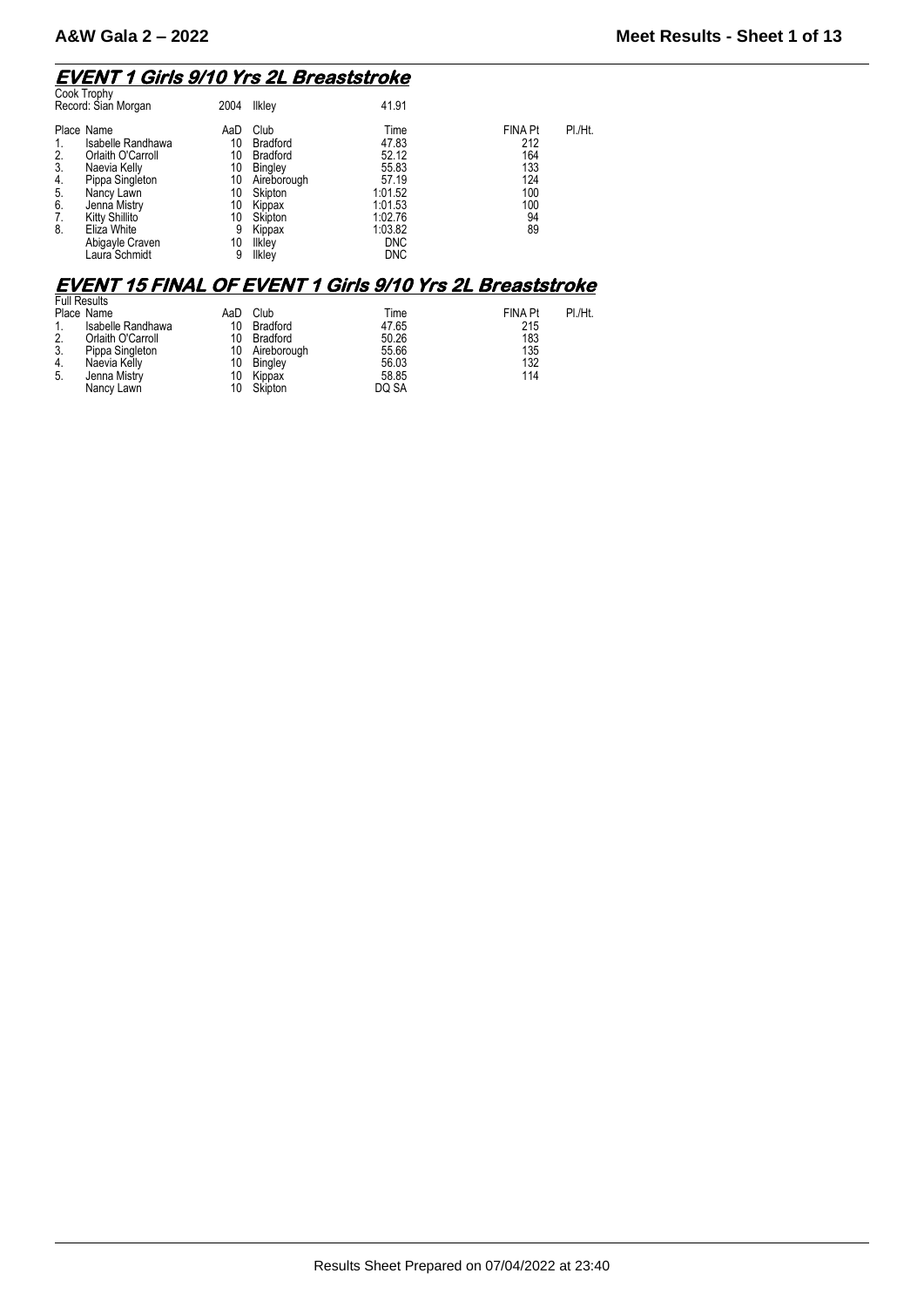#### **EVENT 2 Boys 9/10 Yrs 2L Breaststroke**

| Prince of Wales Trophy<br>Record: Jacob Seddon                                                                                          | 2008                            | llkley                                                                  | 41.91                                                  |                                                   |
|-----------------------------------------------------------------------------------------------------------------------------------------|---------------------------------|-------------------------------------------------------------------------|--------------------------------------------------------|---------------------------------------------------|
| Place Name<br>Benjamin Thornhill<br>2.<br><b>William Barnes</b><br>3.<br>William Smith<br>Oliver Pennington<br>4.<br><b>Isaac Parry</b> | AaD<br>10<br>9<br>10<br>9<br>10 | Club<br><b>Bradford</b><br>Skipton<br>Bingley<br>Bingley<br>Aireborough | Time<br>58.78<br>1:03.41<br>1:05.70<br>1:05.88<br>DQ 2 | <b>FINA Pt</b><br>PI./Ht.<br>79<br>63<br>56<br>56 |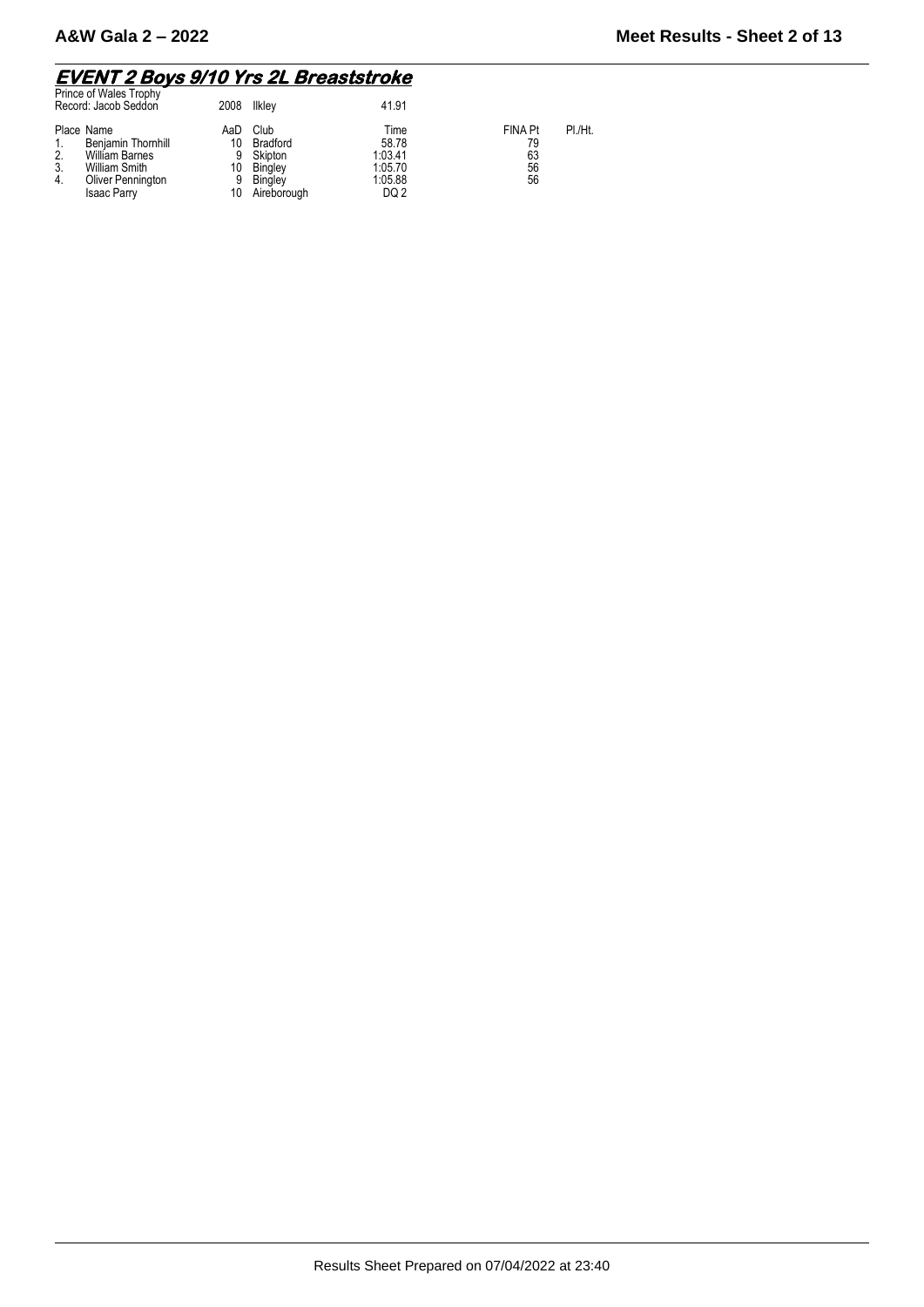#### **EVENT 3 Girls 15 Yrs & Over 4x2L IM**

| Aireborough Dolphins Girls Trophy<br>Record: Lauren Roberts                                                                 |                                   | 2015 East Leeds                                                              | 2:28.25                                                                |                |         |
|-----------------------------------------------------------------------------------------------------------------------------|-----------------------------------|------------------------------------------------------------------------------|------------------------------------------------------------------------|----------------|---------|
| Place Name<br>Rebecca Dunn<br>2.<br>Abigail Naylor<br>3.<br>Ellen Winters<br>4.<br>Ella Jones<br>Libby Bennett<br>Lucy Lund | AaD<br>16<br>22<br>20<br>15<br>16 | Club<br>Aireborough<br>Bradford<br>Ilklev<br>Bradford<br>Bingley<br>Bradford | Time<br>2:30.95<br>2:38.06<br>2:39.20<br>2:54.88<br><b>DNC</b><br>DQ S | <b>FINA Pt</b> | PI./Ht. |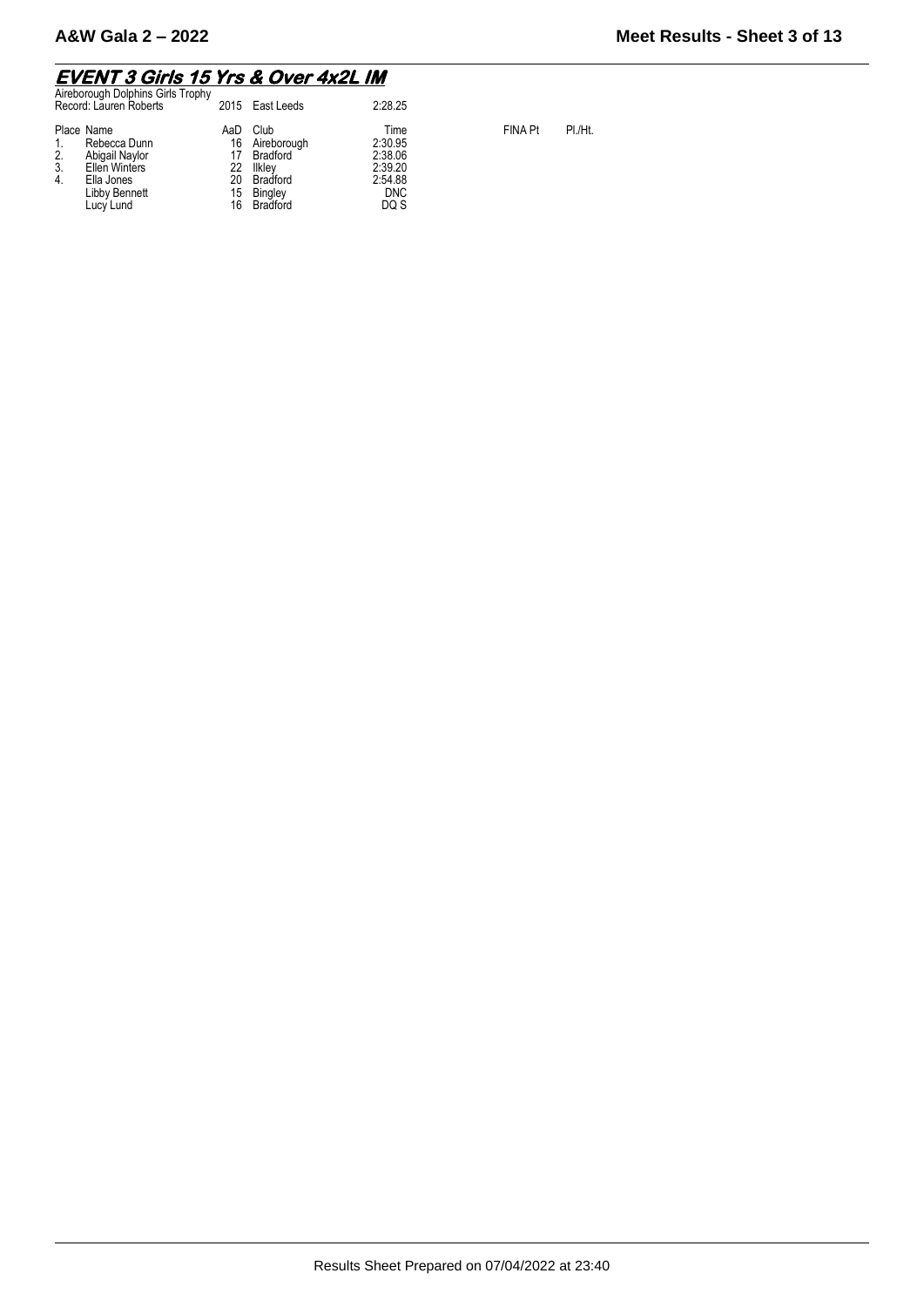#### **EVENT 4 Boys 15 Yrs & Over 4x2L IM**

| <b>Yorkshire President Trophy</b><br>Record: Archie Minto                                                                                                                                                            | 2019                                                      | Skipton                                                                                                                    | 2:15.27                                                                                                       |                |         |
|----------------------------------------------------------------------------------------------------------------------------------------------------------------------------------------------------------------------|-----------------------------------------------------------|----------------------------------------------------------------------------------------------------------------------------|---------------------------------------------------------------------------------------------------------------|----------------|---------|
| Place Name<br>Rowan Verity<br>1.<br>Fraser Buxton<br>2.<br>3.<br><b>Bradley Craven</b><br>4.<br>Callum Mawson<br>5.<br>Anthony Eastwood<br>6.<br>Lewis Boyle<br>7.<br>Jayden Randhawa<br>Daniel Green<br>Jasper Hunt | AaD<br>16<br>18<br>16<br>16<br>17<br>16<br>15<br>15<br>17 | Club<br>Kippax<br><b>Bradford</b><br>Ilkley<br><b>Bradford</b><br>Kippax<br>Ilkley<br><b>Bradford</b><br>Kippax<br>Bingley | Time<br>2:42.39<br>2:43.46<br>2:46.62<br>2:48.71<br>2:57.37<br>2:59.58<br>3:23.91<br><b>DNC</b><br><b>DNC</b> | FINA Pt        | PI./Ht. |
|                                                                                                                                                                                                                      |                                                           |                                                                                                                            | <b>EVENT 18 FINAL OF EVENT 4 Boys 15 Yrs &amp; Over 4x2L IM</b>                                               |                |         |
| <b>Full Results</b><br>Place Name                                                                                                                                                                                    | AaD                                                       | Club                                                                                                                       | Time                                                                                                          | <b>FINA Pt</b> | PI./Ht. |

|                 | Place Ivalitie        | AdD | <b>URD</b>  | тиве    |
|-----------------|-----------------------|-----|-------------|---------|
| 1.              | <b>Fraser Buxton</b>  | 18  | Bradford    | 2:30.97 |
| $\frac{2}{3}$ . | Callum Mawson         |     | 16 Bradford | 2:40.94 |
|                 | <b>Bradley Craven</b> |     | 16 Ilkley   | 2:42.58 |
| 4.              | Rowan Verity          |     | 16 Kippax   | 2:45.07 |
| 5.              | Lewis Boyle           |     | 16 Ilkley   | 2:56.90 |
| 6.              | Anthony Eastwood      |     | 17 Kippax   | 3:00.39 |
|                 |                       |     |             |         |

Results Sheet Prepared on 07/04/2022 at 23:40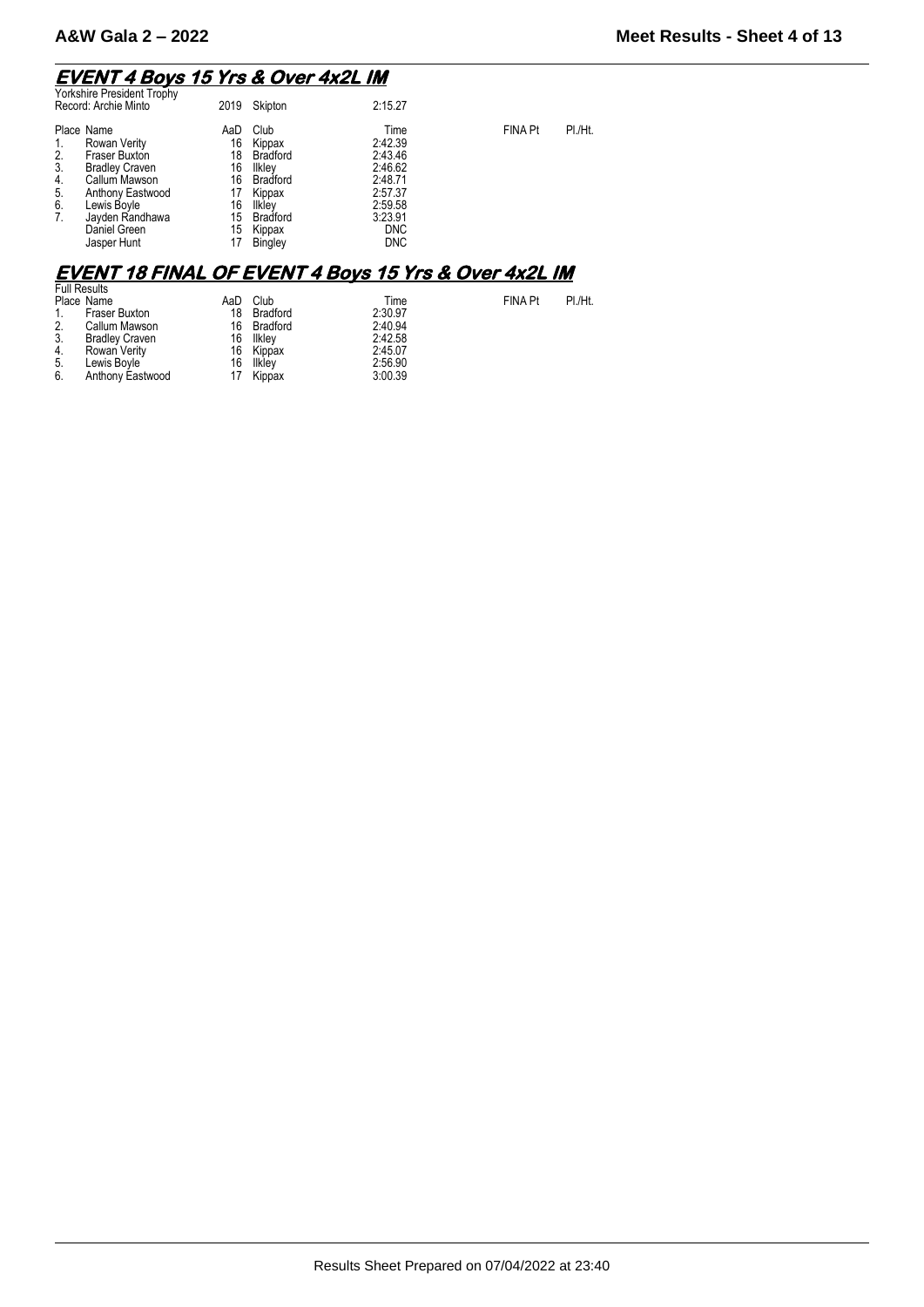## **EVENT 5 Girls 11/12 Yrs 2L Butterfly**  Shackleton Cup

| Shackleton Cup<br>Record: Hannah Raistrick                                                                                                                                                                                                                                                                                                                                                                                                                             | 2014                                                                                                                  | Skipton                                                                                                                                                                                                                                                                                 | 32.27                                                                                                                                                                                     |                                                                                                                                  |         |
|------------------------------------------------------------------------------------------------------------------------------------------------------------------------------------------------------------------------------------------------------------------------------------------------------------------------------------------------------------------------------------------------------------------------------------------------------------------------|-----------------------------------------------------------------------------------------------------------------------|-----------------------------------------------------------------------------------------------------------------------------------------------------------------------------------------------------------------------------------------------------------------------------------------|-------------------------------------------------------------------------------------------------------------------------------------------------------------------------------------------|----------------------------------------------------------------------------------------------------------------------------------|---------|
| Place Name<br>Eliza Naglik<br>1.<br>2.<br>Amy Hagyard<br>3.<br>Emily Wood<br>4.<br>Amelia Barclay<br>5.<br>Niamh Goodall<br>6.<br><b>Tylah Grant</b><br>7.<br>Katy Hinchliffe<br>8.<br>Molly Bruce<br>9.<br><b>Betsy Rider</b><br>10.<br>Lucy Williams<br>11.<br>Pippa Smith<br>12.<br>Charlotte Hagyard<br>13.<br>Rosie Copley<br>14.<br>Erin Bonner<br>15.<br>Evelyn Schmidt<br>16.<br>Niamh Brimacombe<br>17.<br>Maya Herar<br>Jessica Johnstone<br>Sadie Sarparast | AaD<br>12<br>12<br>12<br>12<br>12<br>12<br>12<br>12<br>11<br>12<br>12<br>11<br>12<br>11<br>11<br>11<br>11<br>11<br>12 | Club<br>Bingley<br><b>Bradford</b><br>Ilkley<br>Aireborough<br>Ilkley<br>Aireborough<br>Skipton<br><b>Ilkley</b><br>Skipton<br>Aireborough<br>Bingley<br><b>Bradford</b><br>Kippax<br><b>Ilkley</b><br>Ilkley<br><b>Bradford</b><br><b>Bingley</b><br><b>Bingley</b><br><b>Bradford</b> | Time<br>37.06<br>40.27<br>41.07<br>42.38<br>43.34<br>43.89<br>44.33<br>45.19<br>47.89<br>48.70<br>49.75<br>50.69<br>52.57<br>52.63<br>54.62<br>57.47<br>59.96<br><b>DNC</b><br><b>DNC</b> | <b>FINA Pt</b><br>284<br>221<br>209<br>190<br>178<br>171<br>166<br>157<br>131<br>125<br>117<br>111<br>99<br>99<br>88<br>76<br>67 | PI./Ht. |

### **EVENT 19 FINAL OF EVENT 5 Girls 11/12 Yrs 2L Butterfly**

| <b>Full Results</b> |                |             |                                   |                |         |
|---------------------|----------------|-------------|-----------------------------------|----------------|---------|
| Place Name          | AaD            | Club        | Time                              | <b>FINA Pt</b> | PI./Ht. |
| Eliza Naglik        | 12             | Bingley     | 37.50                             | 274            |         |
| Amy Hagyard         | 12             |             | 40.40                             | 219            |         |
| Emily Wood          | 12             | llkley      | 40.71                             | 214            |         |
|                     |                |             | 42.02                             | 195            |         |
| Niamh Goodall       | 12             | Ilklev      | 42.08                             | 194            |         |
| <b>Tylah Grant</b>  | 12             | Aireborough | 46.14                             | 147            |         |
|                     | Amelia Barclay |             | <b>Bradford</b><br>12 Aireborough |                |         |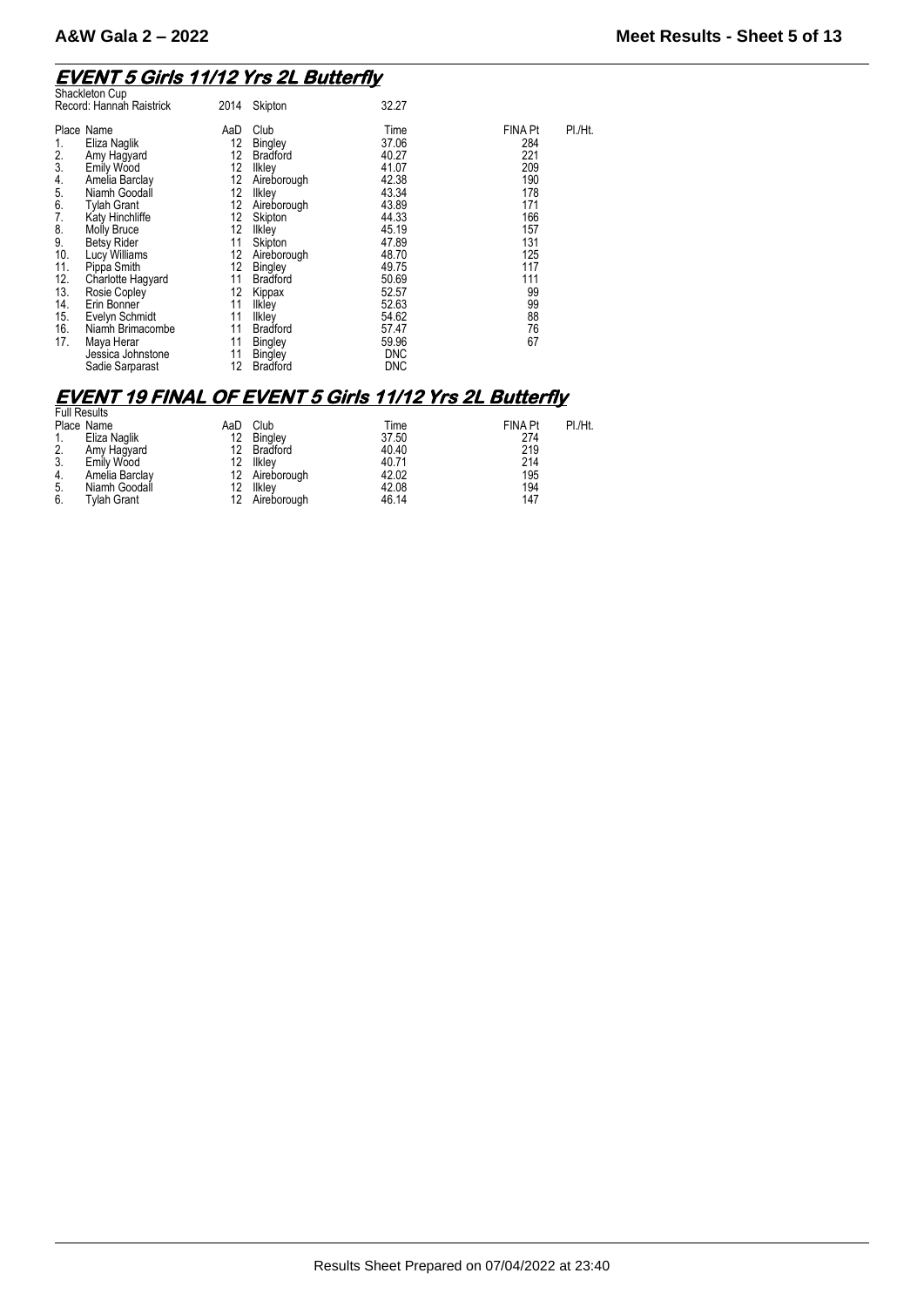#### **EVENT 6 Boys 11/12 Yrs 2L Butterfly**

| Dexter Trophy<br>Record: Cameron Green                                                                                       | 2017                  | <b>Bradford</b>                                              | 31.96                                                  |                                         |         |
|------------------------------------------------------------------------------------------------------------------------------|-----------------------|--------------------------------------------------------------|--------------------------------------------------------|-----------------------------------------|---------|
| Place Name<br><b>Stanley Dunne</b><br>2.<br>Joseph Hoyle<br>3.<br><b>Matthew Howcroft</b><br>Jack Barnes<br>4.<br>Kai Mayers | AaD<br>12<br>11<br>12 | Club<br>Skipton<br>Bradford<br>Kippax<br>Skipton<br>Bradford | Time<br>34.78<br>47.52<br>49.27<br>57.26<br><b>DNC</b> | <b>FINA Pt</b><br>244<br>95<br>86<br>54 | PI./Ht. |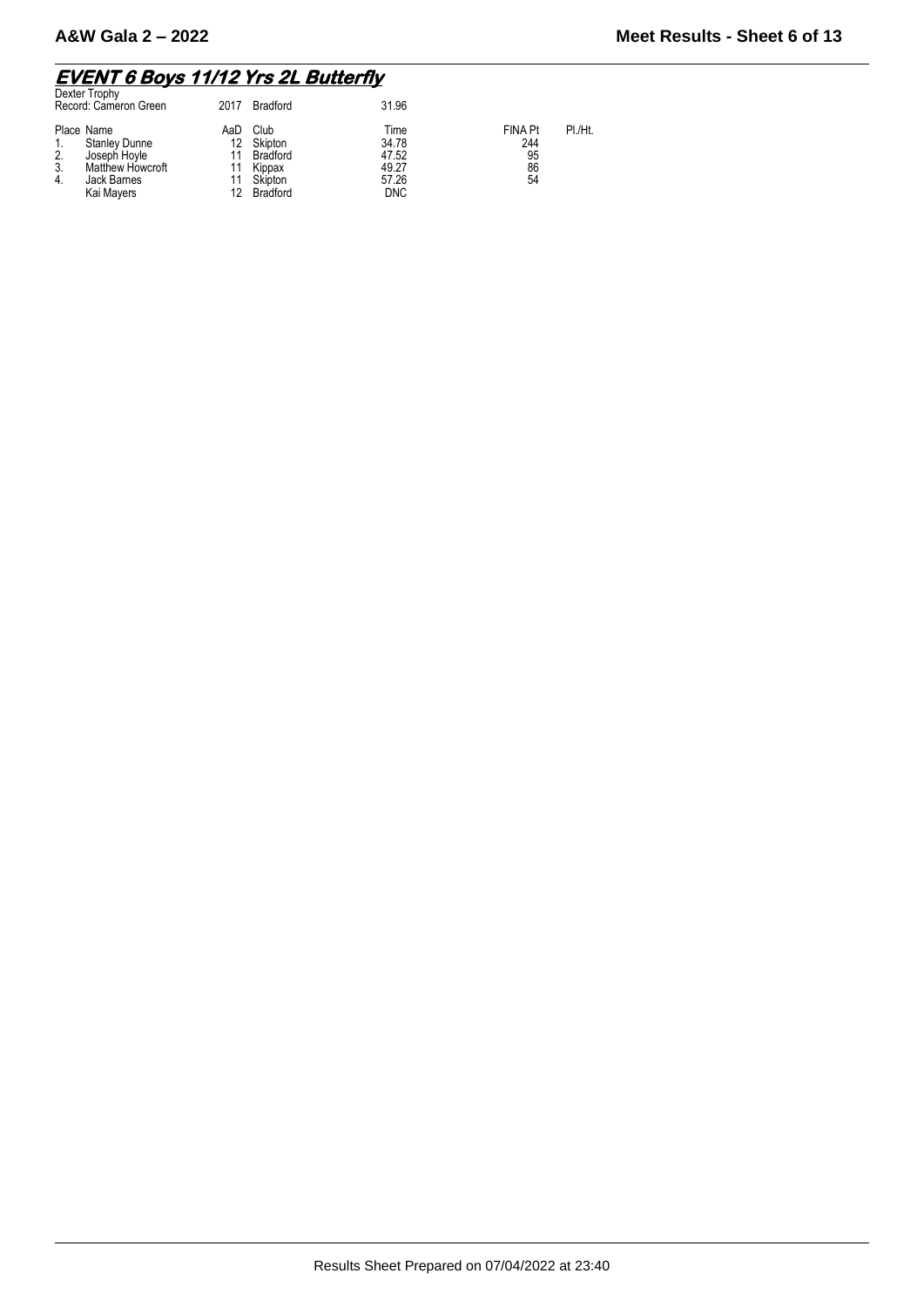## **EVENT 7 Girls 13/14 Yrs 4L Freestyle**  Hardaker Trophy

| <b>FINA Pt</b><br>Place Name<br>Club<br>Time<br>AaD<br>1:02.70<br>514<br>Alex Dunn<br>14<br>Aireborough<br>1:12.20<br>337<br>2.<br>14<br><b>Bradford</b><br>Ruby Donaldson<br>Emma Griffiths<br>1:16.39<br>284<br>3.<br>13<br><b>Bradford</b><br>252<br>1:19.53<br>Phoebe Cole<br>14<br><b>Bradford</b><br>4.<br>1:23.34<br>219<br>5.<br>Maya Mistry<br>14<br>Kippax<br>Isabella Wallace<br>206<br>6.<br>1:25.06<br>13<br>Skipton<br>184<br>7.<br>14<br>1:28.26<br>Lucy Cliffe<br>Bingley<br>183<br>1:28.39<br>8.<br>14<br>Jennifer Greenhalgh<br>Aireborough<br>9.<br>129<br>13<br>1:39.44<br><b>Lily Singleton</b><br>Aireborough<br>13<br>Skipton<br>Hannah Brook<br><b>DNC</b><br>13<br><b>DNC</b><br>Bingley<br>Pippa Bennett<br>13<br>Skipton<br><b>DNC</b><br>Poppy Dunne | Haluakel Tiopily<br>Record: Linda Shaw | 2011 | East Leeds      | 1:02.05 |         |
|----------------------------------------------------------------------------------------------------------------------------------------------------------------------------------------------------------------------------------------------------------------------------------------------------------------------------------------------------------------------------------------------------------------------------------------------------------------------------------------------------------------------------------------------------------------------------------------------------------------------------------------------------------------------------------------------------------------------------------------------------------------------------------|----------------------------------------|------|-----------------|---------|---------|
|                                                                                                                                                                                                                                                                                                                                                                                                                                                                                                                                                                                                                                                                                                                                                                                  | Jasmine Shay                           | 13   | <b>Bradford</b> | DQ ST   | PI./Ht. |

### **EVENT 21 FINAL OF EVENT 7 Girls 13/14 Yrs 4L Freestyle**

|    | <b>Full Results</b> |     |             |         |                |         |
|----|---------------------|-----|-------------|---------|----------------|---------|
|    | Place Name          | AaD | Club        | Time    | <b>FINA Pt</b> | PI./Ht. |
|    | Alex Dunn           | 14  | Aireborough | 1:03.03 | 506            |         |
| 2. | Ruby Donaldson      |     | 14 Bradford | 1:13.14 | 324            |         |
| 3. | Emma Griffiths      |     | 13 Bradford | 1:17.81 | 269            |         |
| 4. | Phoebe Cole         |     | 14 Bradford | 1:20.76 | 240            |         |
| 5. | Mava Mistry         |     | 14 Kippax   | 1:22.12 | 229            |         |
| 6. | Isabella Wallace    |     | 13 Skipton  | 1:27.45 | 189            |         |
|    |                     |     |             |         |                |         |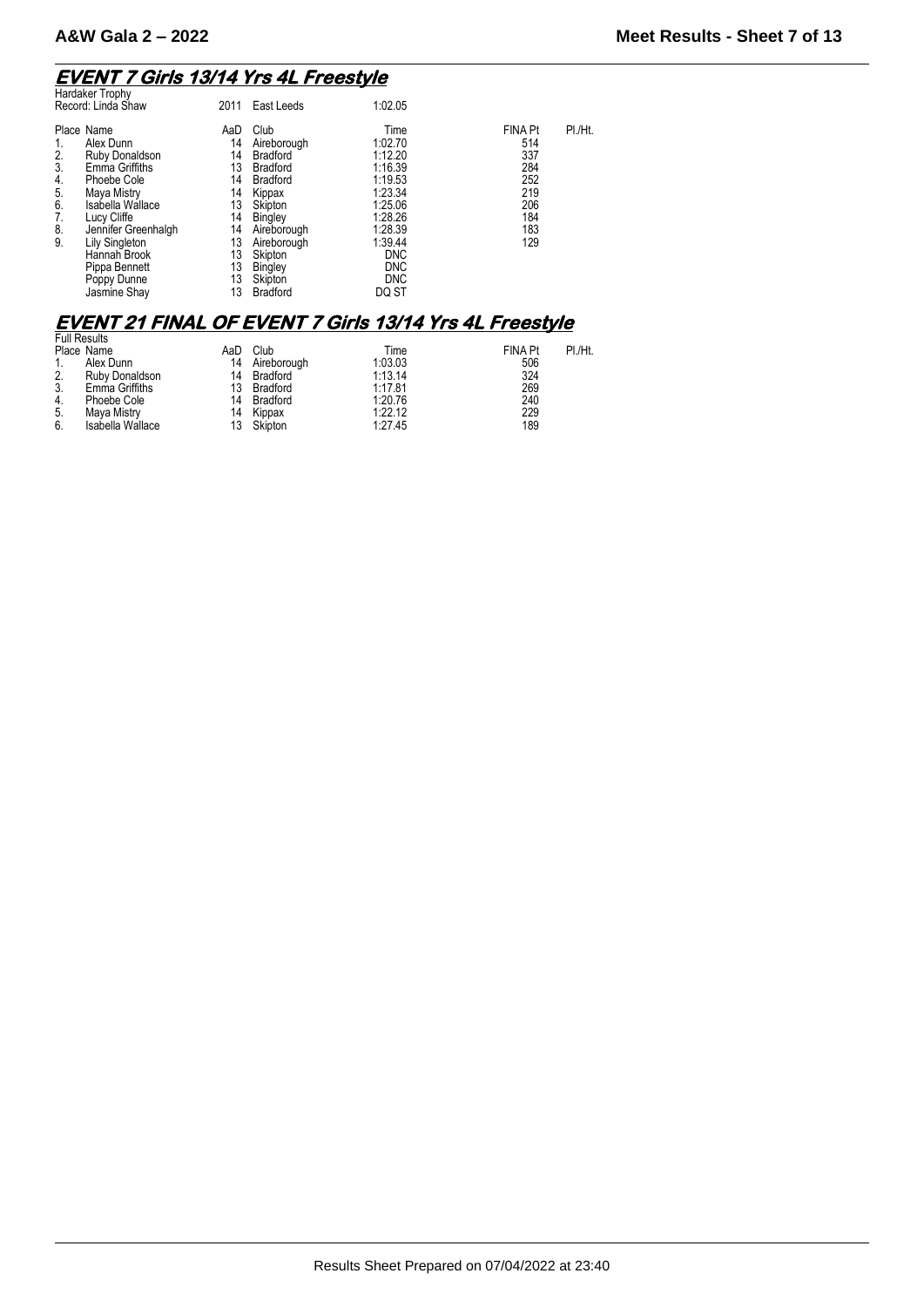# **EVENT 8 Boys 13/14 Yrs 4L Freestyle**  Ewart Heap Memorial

| <b>Ewart Heap Memorial</b><br>Record: Sam Akers                                                                                                                                                                                                                                                                                                                                                                                                                                                                                                                                                                                                    | 2018                                                                                                                                                      | <b>Bingley</b>                                                                                                                                                                                                                                                                                                                                                                 | 59.93                                                                                                                                                                                                                                                                                         |                                                                                                                                                                                 |         |
|----------------------------------------------------------------------------------------------------------------------------------------------------------------------------------------------------------------------------------------------------------------------------------------------------------------------------------------------------------------------------------------------------------------------------------------------------------------------------------------------------------------------------------------------------------------------------------------------------------------------------------------------------|-----------------------------------------------------------------------------------------------------------------------------------------------------------|--------------------------------------------------------------------------------------------------------------------------------------------------------------------------------------------------------------------------------------------------------------------------------------------------------------------------------------------------------------------------------|-----------------------------------------------------------------------------------------------------------------------------------------------------------------------------------------------------------------------------------------------------------------------------------------------|---------------------------------------------------------------------------------------------------------------------------------------------------------------------------------|---------|
| Place Name<br>Freddy Dean<br>1.<br>2.<br>Will Skiggs<br>3.<br>Dawid Naglik<br>4.<br>Harry Schmidt<br>5.<br>Archie Appleby<br>6.<br>Archie Sinclair Willis<br>7.<br>Max Shillito<br>8.<br>Thomas Kershaw<br>9.<br><b>Samuel Roberts</b><br>10.<br>Henry Fillingham<br>11.<br>Micah Warner<br>12.<br>Joshua Craven<br>13.<br><b>William Morley</b><br>14.<br><b>William Thornhill</b><br>15.<br>Joseph Urquhart<br>16.<br>Dexter Woodward<br>17.<br>Harry Warman<br>18.<br>Luke Davies<br>19.<br>Logan Macnamara<br>20.<br>Jakub Kowalowski<br>21.<br>Joshua Townson<br>22.<br>Evan Wilson<br>23.<br>Jacob Barker<br>Joey Riding<br>Seb Verity-Smart | AaD<br>13<br>14<br>14<br>13<br>14<br>13<br>14<br>14<br>14<br>14<br>13<br>13<br>13<br>13<br>13<br>13<br>14<br>13<br>13<br>13<br>14<br>14<br>13<br>13<br>14 | Club<br><b>Bradford</b><br><b>Bradford</b><br><b>Bingley</b><br><b>Ilkley</b><br>Skipton<br>Ilkley<br>Skipton<br>Kippax<br>Ilkley<br><b>Bradford</b><br>Skipton<br>Ilkley<br><b>Bingley</b><br><b>Bradford</b><br>Aireborough<br>Bingley<br>Aireborough<br>Ilkley<br>Skipton<br><b>Bradford</b><br><b>Bradford</b><br>Aireborough<br>Aireborough<br>Aireborough<br>Aireborough | Time<br>1:04.97<br>1:05.62<br>1:05.77<br>1:06.81<br>1:07.22<br>1:07.25<br>1:07.95<br>1:08.96<br>1:10.37<br>1:11.08<br>1:11.41<br>1:17.70<br>1:18.44<br>1:19.40<br>1:20.71<br>1:22.28<br>1:22.53<br>1:23.26<br>1:24.12<br>1:25.45<br>1:27.26<br>1:29.89<br>1:32.45<br><b>DNC</b><br><b>DNC</b> | <b>FINA Pt</b><br>330<br>321<br>319<br>304<br>298<br>298<br>289<br>276<br>260<br>252<br>249<br>193<br>188<br>181<br>172<br>162<br>161<br>157<br>152<br>145<br>136<br>124<br>114 | PI./Ht. |
| Oliver Johnstone                                                                                                                                                                                                                                                                                                                                                                                                                                                                                                                                                                                                                                   | 14                                                                                                                                                        | Bingley                                                                                                                                                                                                                                                                                                                                                                        | <b>DNC</b>                                                                                                                                                                                                                                                                                    |                                                                                                                                                                                 |         |

### **EVENT 22 FINAL OF EVENT 8 Boys 13/14 Yrs 4L Freestyle**

|    | <b>Full Results</b>           |     |          |         |                |         |
|----|-------------------------------|-----|----------|---------|----------------|---------|
|    | Place Name                    | AaD | Club     | Time    | <b>FINA Pt</b> | PI./Ht. |
|    | Freddy Dean                   | 13  | Bradford | 1:01.50 | 390            |         |
| 2. | Dawid Naglik                  | 14  | Bingley  | 1:04.07 | 345            |         |
| 3. | Will Skiggs                   | 14  | Bradford | 1:05.51 | 322            |         |
| 4. | Archie Appleby                | 14  | Skipton  | 1:06.95 | 302            |         |
| 5. | Harry Schmidt                 | 13  | Ilkley   | 1:07.34 | 297            |         |
| 6. | <b>Archie Sinclair Willis</b> | 13  | Ilkley   | 1:09.10 | 275            |         |
|    |                               |     |          |         |                |         |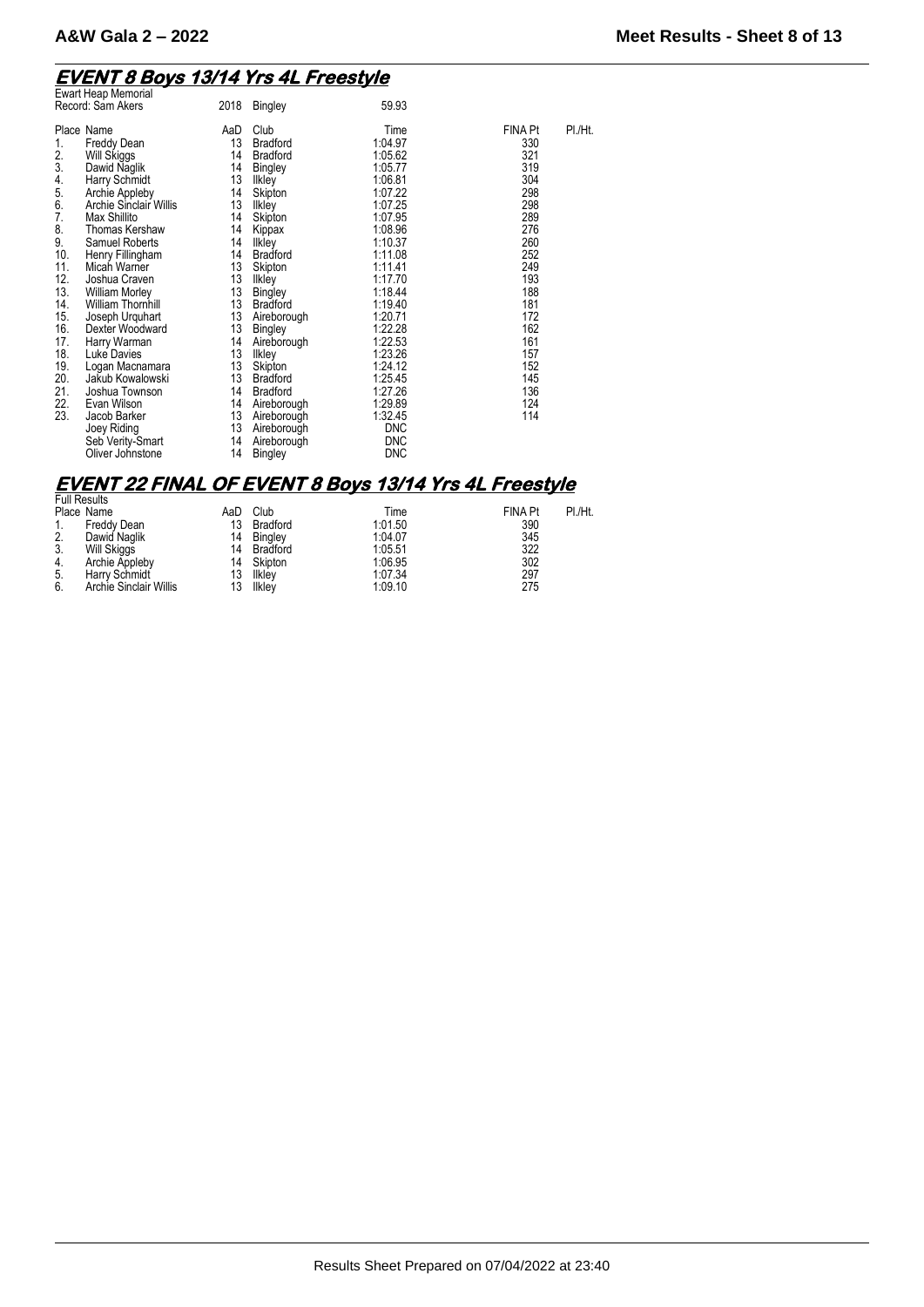### **EVENT 9 Ladies Open 2L Backstroke**

| Yorkshire President Heap Trophy<br>Record: Madison Turner                                                                                                                                                                                                                                                                                                                                                                                                                                                                                                                                                                                                                                                                                                                                                                                                                                                                                                                                                                                               | 2019                                                                                                                                                                                                                                                                 | Skipton                                                                                                                                                                                                                                                                                                                                                                                                                                                                                                                                                                                                                                                                               | 31.31                                                                                                                                                                                                                                                                                                                                                                                                                                        |                                                                                                                                                                                                                                                                          |         |
|---------------------------------------------------------------------------------------------------------------------------------------------------------------------------------------------------------------------------------------------------------------------------------------------------------------------------------------------------------------------------------------------------------------------------------------------------------------------------------------------------------------------------------------------------------------------------------------------------------------------------------------------------------------------------------------------------------------------------------------------------------------------------------------------------------------------------------------------------------------------------------------------------------------------------------------------------------------------------------------------------------------------------------------------------------|----------------------------------------------------------------------------------------------------------------------------------------------------------------------------------------------------------------------------------------------------------------------|---------------------------------------------------------------------------------------------------------------------------------------------------------------------------------------------------------------------------------------------------------------------------------------------------------------------------------------------------------------------------------------------------------------------------------------------------------------------------------------------------------------------------------------------------------------------------------------------------------------------------------------------------------------------------------------|----------------------------------------------------------------------------------------------------------------------------------------------------------------------------------------------------------------------------------------------------------------------------------------------------------------------------------------------------------------------------------------------------------------------------------------------|--------------------------------------------------------------------------------------------------------------------------------------------------------------------------------------------------------------------------------------------------------------------------|---------|
| Place Name<br>Abigail Naylor<br>1.<br>2.<br><b>Ellen Winters</b><br>3.<br>Alex Dunn<br>4.<br>Rebecca Dunn<br>5.<br>Ella Jones<br>6.<br>Jasmine Shay<br>7.<br>Ruby Donaldson<br>8.<br>Lucy Lund<br>9.<br><b>Emily Wood</b><br>10.<br>Libby Bennett<br>11.<br>Emma Griffiths<br>12.<br>Eliza Naglik<br>13.<br>Isabelle Randhawa<br>14.<br>Phoebe Cole<br>15.<br>Amy Hagyard<br>16.<br>Niamh Goodall<br>17.<br>Roisin Cooper<br>18.<br>Katy Hinchliffe<br>19.<br><b>Molly Bruce</b><br>20.<br>Isabella Wallace<br>21.<br><b>Tylah Grant</b><br>22.<br>Orlaith O'Carroll<br>23.<br>Lucy Cliffe<br>24.<br>Maya Mistry<br>25.<br><b>Betsy Rider</b><br>26.<br>Evelyn Schmidt<br>27.<br><b>Isobel Green</b><br>28.<br>Naevia Kelly<br>29.<br>Kitty Shillito<br>30.<br>Niamh Brimacombe<br>31.<br>Amelia Barclay<br>32.<br>Nancy Lawn<br>33.<br>Pippa Smith<br>34.<br>Maya Herar<br>35.<br>Charlotte Hagyard<br>36.<br>Jenna Mistry<br>Hannah Brook<br>Laura Schmidt<br>Abigayle Craven<br>Jessica Johnstone<br>Sadie Sarparast<br>Pippa Bennett<br>Poppy Dunne | AaD<br>17<br>22<br>14<br>16<br>20<br>13<br>14<br>16<br>12<br>15<br>13<br>12<br>10<br>14<br>12<br>12<br>14<br>12<br>12<br>13<br>12<br>10<br>14<br>14<br>11<br>11<br>12<br>10<br>10<br>11<br>12<br>10<br>12<br>11<br>11<br>10<br>13<br>9<br>10<br>11<br>12<br>13<br>13 | Club<br><b>Bradford</b><br><b>Ilkley</b><br>Aireborough<br>Aireborough<br><b>Bradford</b><br><b>Bradford</b><br><b>Bradford</b><br><b>Bradford</b><br><b>Ilkley</b><br><b>Bingley</b><br><b>Bradford</b><br><b>Bingley</b><br><b>Bradford</b><br><b>Bradford</b><br><b>Bradford</b><br>llkley<br>Aireborough<br>Skipton<br>Ilkley<br>Skipton<br>Aireborough<br><b>Bradford</b><br><b>Bingley</b><br>Kippax<br>Skipton<br>Ilkley<br>Kippax<br><b>Bingley</b><br>Skipton<br><b>Bradford</b><br>Aireborough<br>Skipton<br><b>Bingley</b><br><b>Bingley</b><br><b>Bradford</b><br>Kippax<br>Skipton<br>Ilkley<br>Ilkley<br><b>Bingley</b><br><b>Bradford</b><br><b>Bingley</b><br>Skipton | Time<br>33.15<br>34.38<br>34.64<br>35.87<br>36.09<br>37.40<br>38.25<br>39.37<br>39.58<br>40.71<br>40.75<br>41.31<br>41.75<br>42.03<br>42.34<br>42.40<br>42.83<br>43.53<br>43.89<br>45.07<br>45.28<br>45.28<br>45.57<br>45.82<br>47.64<br>47.82<br>47.99<br>50.08<br>52.28<br>52.90<br>53.33<br>53.77<br>54.53<br>54.78<br>55.57<br>1:09.95<br><b>DNC</b><br><b>DNC</b><br><b>DNC</b><br><b>DNC</b><br><b>DNC</b><br><b>DNC</b><br><b>DNC</b> | <b>FINA Pt</b><br>460<br>412<br>403<br>363<br>356<br>320<br>299<br>274<br>270<br>248<br>247<br>237<br>230<br>225<br>221<br>220<br>213<br>203<br>198<br>183<br>180<br>180<br>177<br>174<br>155<br>153<br>151<br>133<br>117<br>113<br>110<br>107<br>103<br>102<br>97<br>49 | PI./Ht. |

### **EVENT 23 FINAL OF EVENT 9 Ladies Open 2L Backstroke**  Full Results

| ı uli i vəsullə |                      |     |                |       |                |         |
|-----------------|----------------------|-----|----------------|-------|----------------|---------|
|                 | Place Name           | AaD | Club           | Time  | <b>FINA Pt</b> | PI./Ht. |
|                 | Abigail Navlor       |     | Bradford       | 32.76 | 477            |         |
| 2.              | <b>Ellen Winters</b> | 22  | Ilklev         | 33.57 | 443            |         |
| 3.              | Rebecca Dunn         |     | 16 Aireborough | 35.51 | 374            |         |
| 4.              | Alex Dunn            |     | 14 Aireborough | 35.52 | 374            |         |
| -5.             | Ella Jones           | 20  | Bradford       | 35.78 | 366            |         |
| 6.              | Jasmine Shay         | 13  | Bradford       | 36.56 | 343            |         |
|                 |                      |     |                |       |                |         |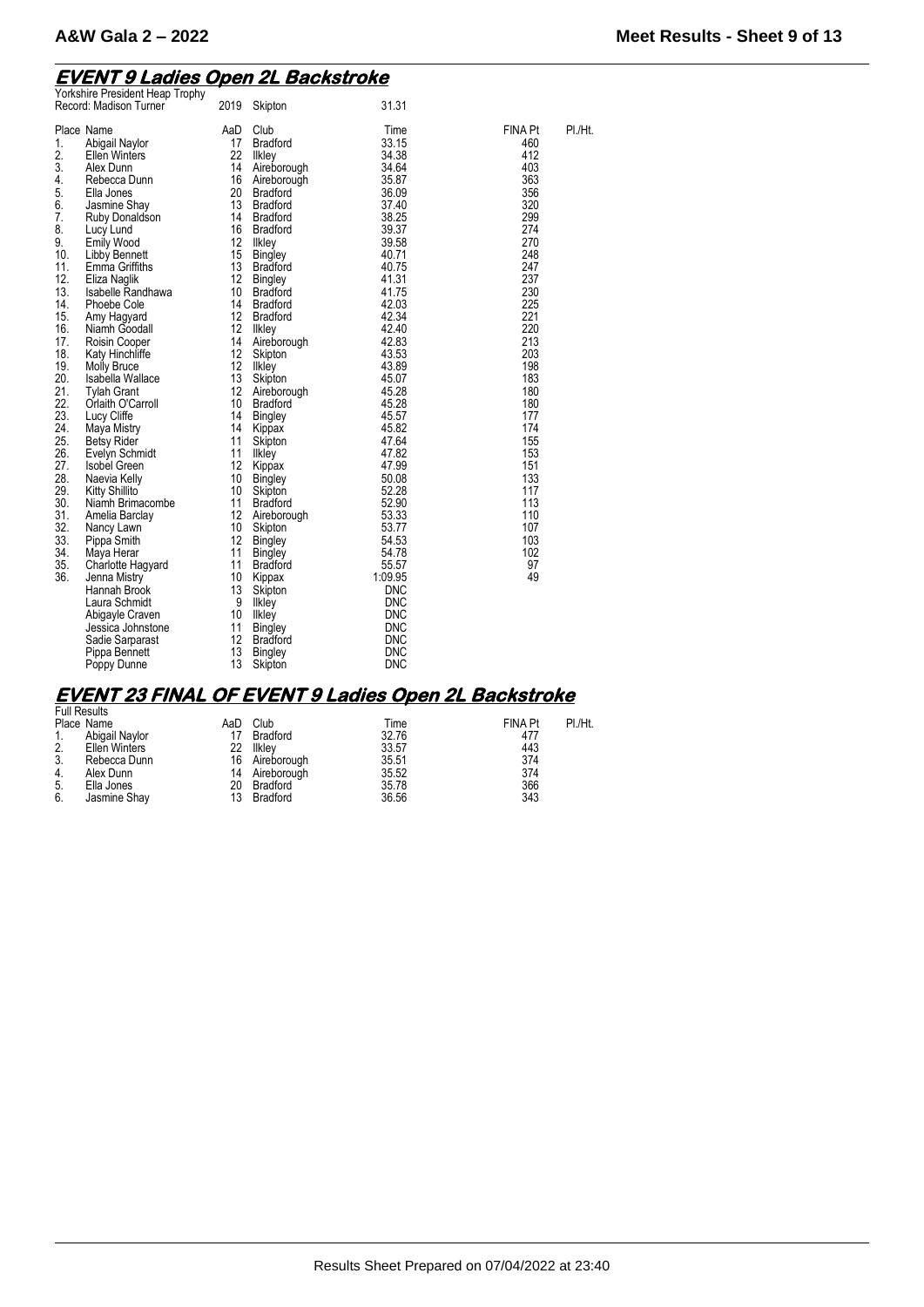### **EVENT 10 Mens Open 2L Backstroke**

|     | Hunter Trophy           |      |                 |            |                |         |
|-----|-------------------------|------|-----------------|------------|----------------|---------|
|     | Record: Archie Minto    | 2019 | Skipton         | 28.97      |                |         |
|     |                         |      |                 |            |                |         |
|     | Place Name              | AaD  | Club            | Time       | <b>FINA Pt</b> | PI./Ht. |
| 1.  | <b>Fraser Buxton</b>    | 18   | <b>Bradford</b> | 31.96      | 336            |         |
| 2.  | Freddy Dean             | 13   | <b>Bradford</b> | 33.43      | 293            |         |
| 3.  | Callum Mawson           | 16   | <b>Bradford</b> | 33.44      | 293            |         |
| 4.  | <b>Bradley Craven</b>   | 16   | likley          | 33.53      | 291            |         |
| 5.  | Dawid Naglik            | 14   | <b>Bingley</b>  | 34.01      | 278            |         |
| 6.  | <b>Will Skiggs</b>      | 14   | <b>Bradford</b> | 34.59      | 265            |         |
| 7.  | Daniel Green            | 15   | Kippax          | 34.76      | 261            |         |
| 8.  | Harry Schmidt           | 13   | Ilkley          | 34.82      | 259            |         |
| 9.  | Thomas Kershaw          | 14   | Kippax          | 35.21      | 251            |         |
| 10. | Lewis Boyle             | 16   | <b>Ilkley</b>   | 36.00      | 235            |         |
| 11. | <b>Stanley Dunne</b>    | 12   | Skipton         | 36.27      | 229            |         |
| 12. | <b>Archie Appleby</b>   | 14   | Skipton         | 36.87      | 218            |         |
| 13. | Rowan Verity            | 16   | Kippax          | 37.09      | 215            |         |
| 14. | Archie Sinclair Willis  | 13   | Ilkley          | 37.37      | 210            |         |
| 15. | Max Shillito            | 14   | Skipton         | 37.38      | 210            |         |
| 16. | Henry Fillingham        | 14   | <b>Bradford</b> | 38.06      | 198            |         |
| 17. | Anthony Eastwood        | 17   | Kippax          | 39.63      | 176            |         |
| 18. | <b>William Morley</b>   | 13   | <b>Bingley</b>  | 40.53      | 164            |         |
| 19. | Luke Davies             | 13   | Ilkley          | 40.57      | 164            |         |
| 20. | Joseph Hoyle            | 11   | <b>Bradford</b> | 41.47      | 153            |         |
| 21. | Jayden Randhawa         | 15   | <b>Bradford</b> | 41.63      | 152            |         |
| 22. | <b>William Thomhill</b> | 13   | <b>Bradford</b> | 42.08      | 147            |         |
| 23. | Benjamin Thornhill      | 10   | <b>Bradford</b> | 43.25      | 135            |         |
| 24. | Joshua Craven           | 13   | Ilkley          | 43.40      | 134            |         |
| 25. | Jakub Kowalowski        | 13   | <b>Bradford</b> | 43.58      | 132            |         |
| 26. | Joshua Townson          | 14   | <b>Bradford</b> | 44.26      | 126            |         |
| 27. | Dexter Woodward         | 13   | Bingley         | 45.71      | 114            |         |
| 28. | Evan Wilson             | 14   | Aireborough     | 48.77      | 94             |         |
| 29. | <b>Matthew Howcroft</b> | 11   | Kippax          | 49.19      | 92             |         |
| 30. | Joshua Help             | 12   | Aireborough     | 50.25      | 86             |         |
| 31. | <b>William Smith</b>    | 10   | <b>Bingley</b>  | 52.26      | 76             |         |
| 32. | <b>William Barnes</b>   | 9    | Skipton         | 54.28      | 68             |         |
| 33. | Oliver Pennington       | 9    | <b>Bingley</b>  | 54.40      | 68             |         |
| 34. | Jack Barnes             | 11   | Skipton         | 56.01      | 62             |         |
|     | Seb Verity-Smart        | 14   | Aireborough     | <b>DNC</b> |                |         |
|     | Kai Mayers              | 12   | <b>Bradford</b> | <b>DNC</b> |                |         |
|     |                         |      |                 |            |                |         |

# **EVENT 24 FINAL OF EVENT 10 Mens Open 2L Backstroke**  Full Results

| <b>FUIL RESULS</b> |                       |     |                 |       |                |         |
|--------------------|-----------------------|-----|-----------------|-------|----------------|---------|
|                    | Place Name            | AaD | Club            | Time  | <b>FINA Pt</b> | PI./Ht. |
|                    | Callum Mawson         | 16  | Bradford        | 30.40 | 390            |         |
| 2.                 | <b>Bradley Craven</b> | 16  | Ilklev          | 30.89 | 372            |         |
| 3.                 | Fraser Buxton         | 18  | Bradford        | 31.22 | 360            |         |
| 4.                 | Freddy Dean           | 13  | <b>Bradford</b> | 32.33 | 324            |         |
| -5.                | Will Skiggs           | 14  | Bradford        | 35.06 | 254            |         |
| 6.                 | Dawid Naglik          | 14  | Bingley         | 35.51 | 245            |         |
|                    |                       |     |                 |       |                |         |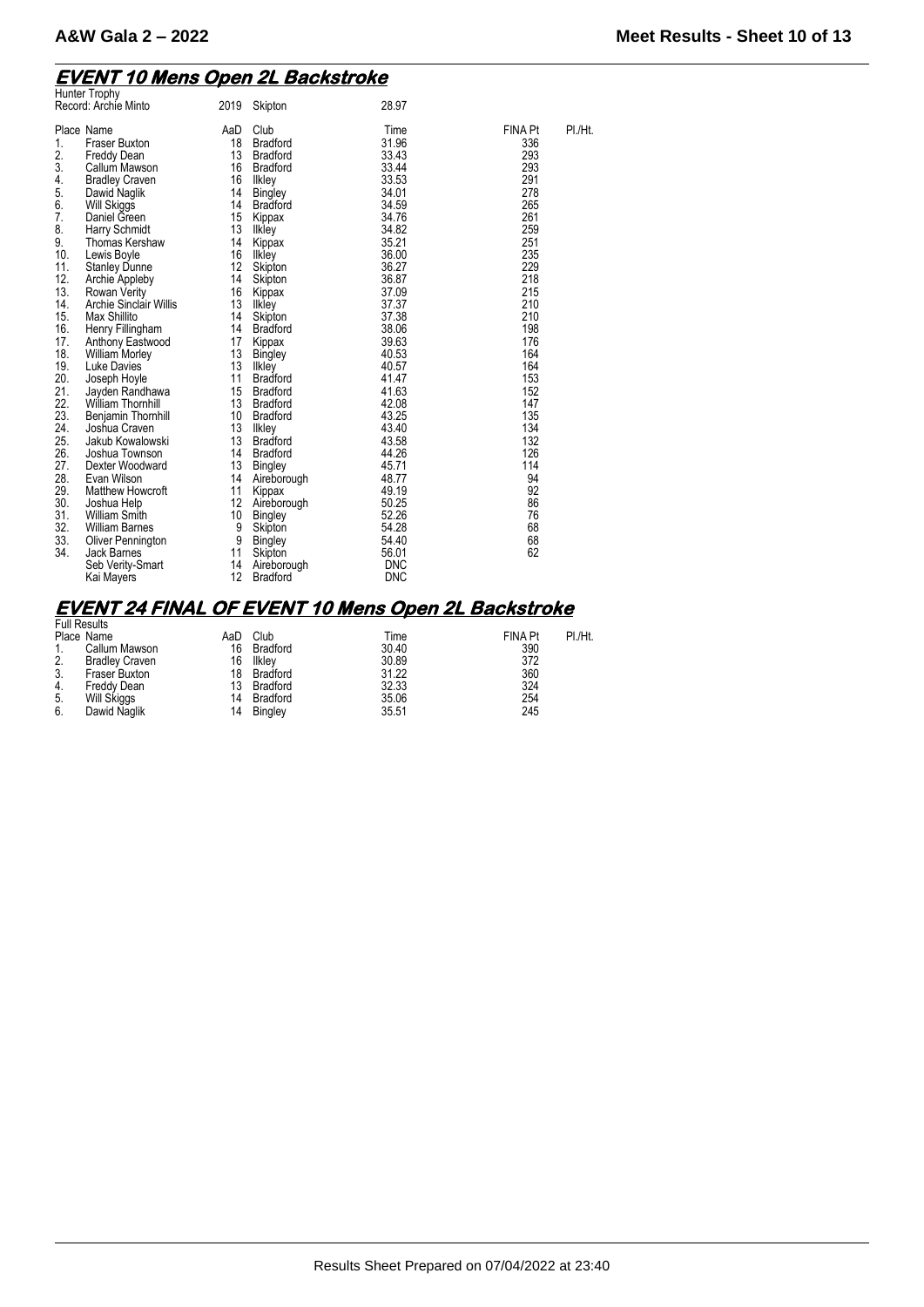## **EVENT 13 Girls 13/14 Yrs 4x2L Freestyle Team**  A & W Shield

| A & W Shield<br>Record: Bradford                                      | 2019 | Bradford                                          | 2:00.03                             |                              |         |
|-----------------------------------------------------------------------|------|---------------------------------------------------|-------------------------------------|------------------------------|---------|
| Place Name<br>Bradford SC - A<br>Skipton SC - A<br>Aireborough SC - A | A.G  | Club<br><b>Bradford</b><br>Skipton<br>Aireborough | Time<br>2:08.59<br>2:44.26<br>DQ OM | <b>FINA Pt</b><br>372<br>178 | PI /Ht. |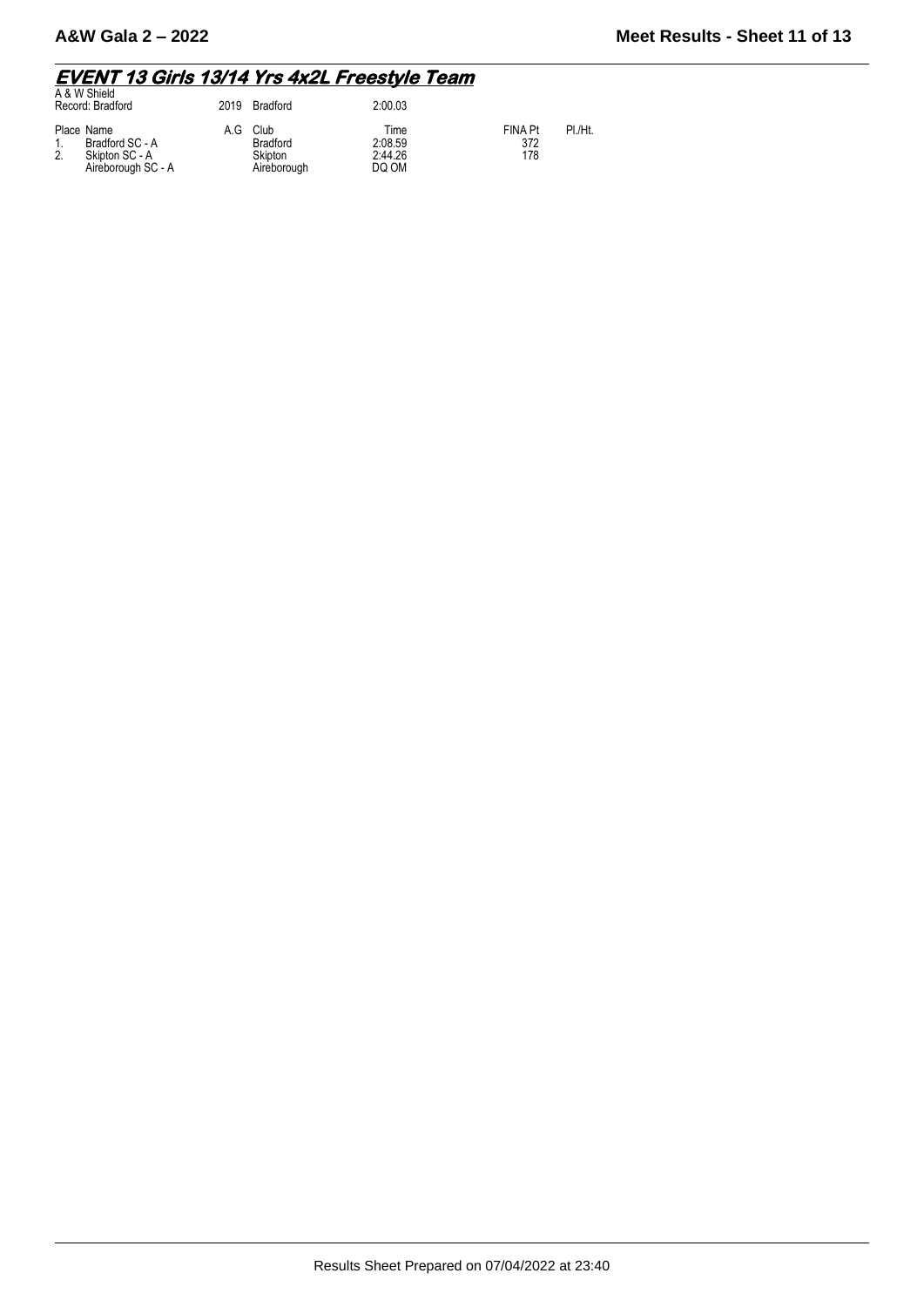# **EVENT 14 Boys 13/14 Yrs 4x2L Freestyle Team**  Full Results

|                | ı uli i wəullə<br>A & W Shield<br>Record: West Craven                                                    | 2001 | West Craven                                                                   | 1:57.04                                                  |                                            |         |
|----------------|----------------------------------------------------------------------------------------------------------|------|-------------------------------------------------------------------------------|----------------------------------------------------------|--------------------------------------------|---------|
| 2.<br>3.<br>4. | Place Name<br>Bradford SC - A<br>Ilkley SC - A<br>Skipton SC - A<br>Bingley SC - A<br>Aireborough SC - A | A.G  | Club<br><b>Bradford</b><br>Ilklev<br>Skipton<br><b>Bingley</b><br>Aireborough | Time<br>2:05.44<br>2:09.82<br>2:11.20<br>2:14.27<br>DQ O | <b>FINA Pt</b><br>277<br>250<br>242<br>226 | PI./Ht. |